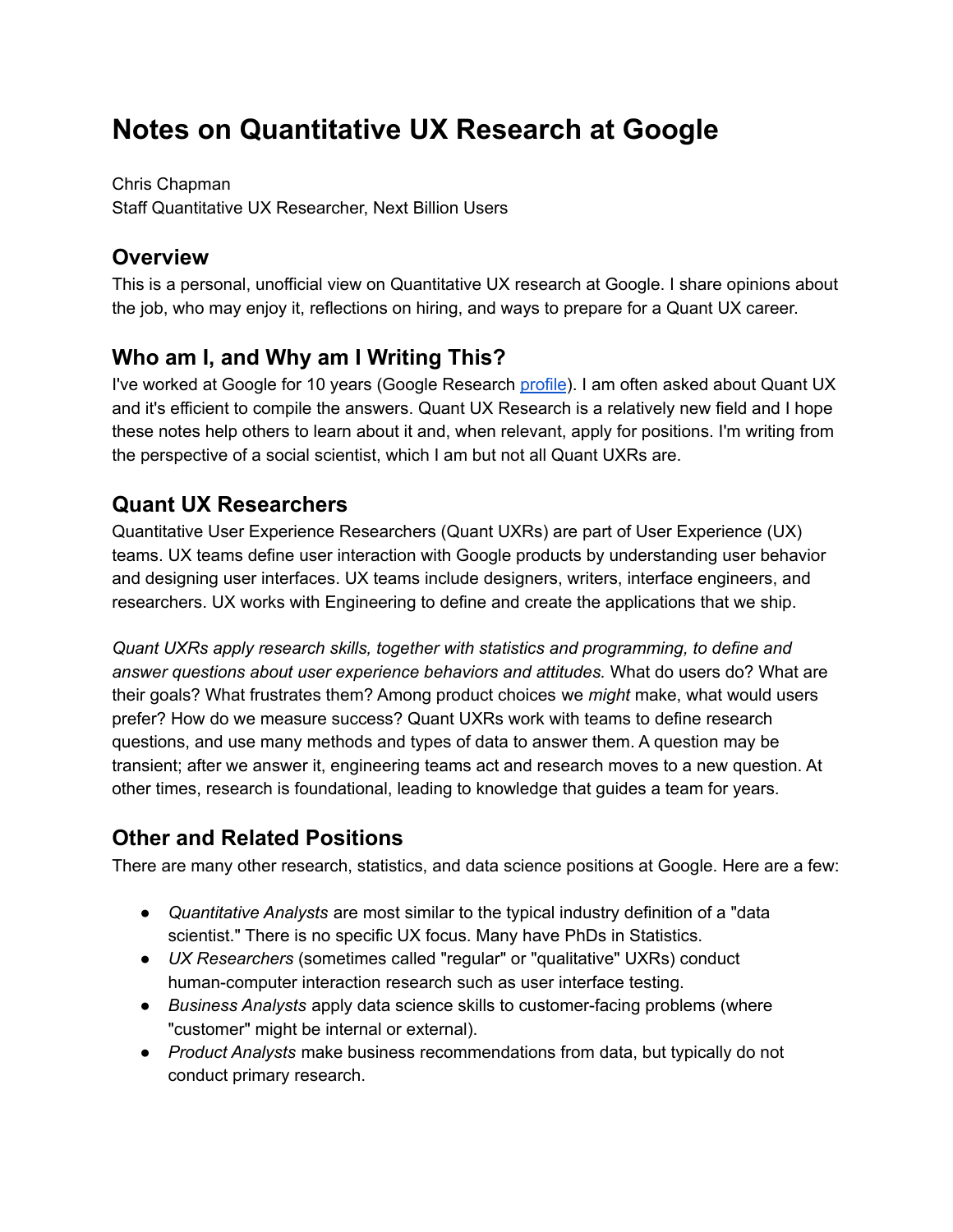# **Who Will Enjoy Quant UX**

Here are a few dimensions that imperfectly distinguish Quant UXRs from other positions:

- *User focus*: you naturally think about problems from the user's point of view, and you are motivated primarily to improve products for users.
- *Research design for ambiguous spaces*: you have "consulting" skills to turn business questions into research questions. You enjoy developing research strategies for unexplored problems. You think deeply about reliability, validity, and reproducibility.
- *Generalist*: you are good at many different things -- from programming to a variety of statistical methods -- and feel rewarded by solving applied problems.
- *Technical skill*: you actually enjoy programming and statistical modeling. You are demonstrably excellent at them relative to an "average" researcher.
- *Novelty*: you enjoy tackling new problems on a regular basis, requiring different skills and/or methods from project to project.
- *Engineering application*: you want to help teams to build products. Your research goes beyond basic science to directly influence product design and business strategy.
- *UX or HCI (human-computer interaction) experience*: Quant UXR exists as a specialty within User Experience, and specialized domain knowledge is valuable.

An approximate technical level of expertise is this: an applied researcher at a graduate school level in social or natural sciences, with expertise in multivariable statistics and programming.

## **What Does a Month Look Like?**

Activities vary day to day, so I'll talk about what might happen in a typical month. First of all, Quant UXRs work on several projects at the same time, where the projects progress at different speeds and require varying degrees of effort.

To scope research questions, I typically meet with several product managers, engineering managers, and designers to learn about the business decisions to inform. We jointly prioritize research according to importance and difficulty to answer, in alignment with the objectives for the business. Then we draw up plans to address as many as possible, and assess how to use Quant UXR with other resources such as qualitative research to inform the business needs.

Quant UXRs choose tools according to personal experience and product area. I commonly import data from online systems using SQL or SQL-like query tools, or from surveys (e.g., CSV files). I do almost all statistical modeling and programming using R, running under Linux and Mac OSX. Other Quant UXRs might use R, Python, Matlab, and other languages. We rely heavily on Google-built internal tools that are capable of processing vast amounts of data.

In the course of a month, I'll present new research findings and recommendations to UX teams and Engineering stakeholders. Reports take the form of a Google Docs slide deck or document,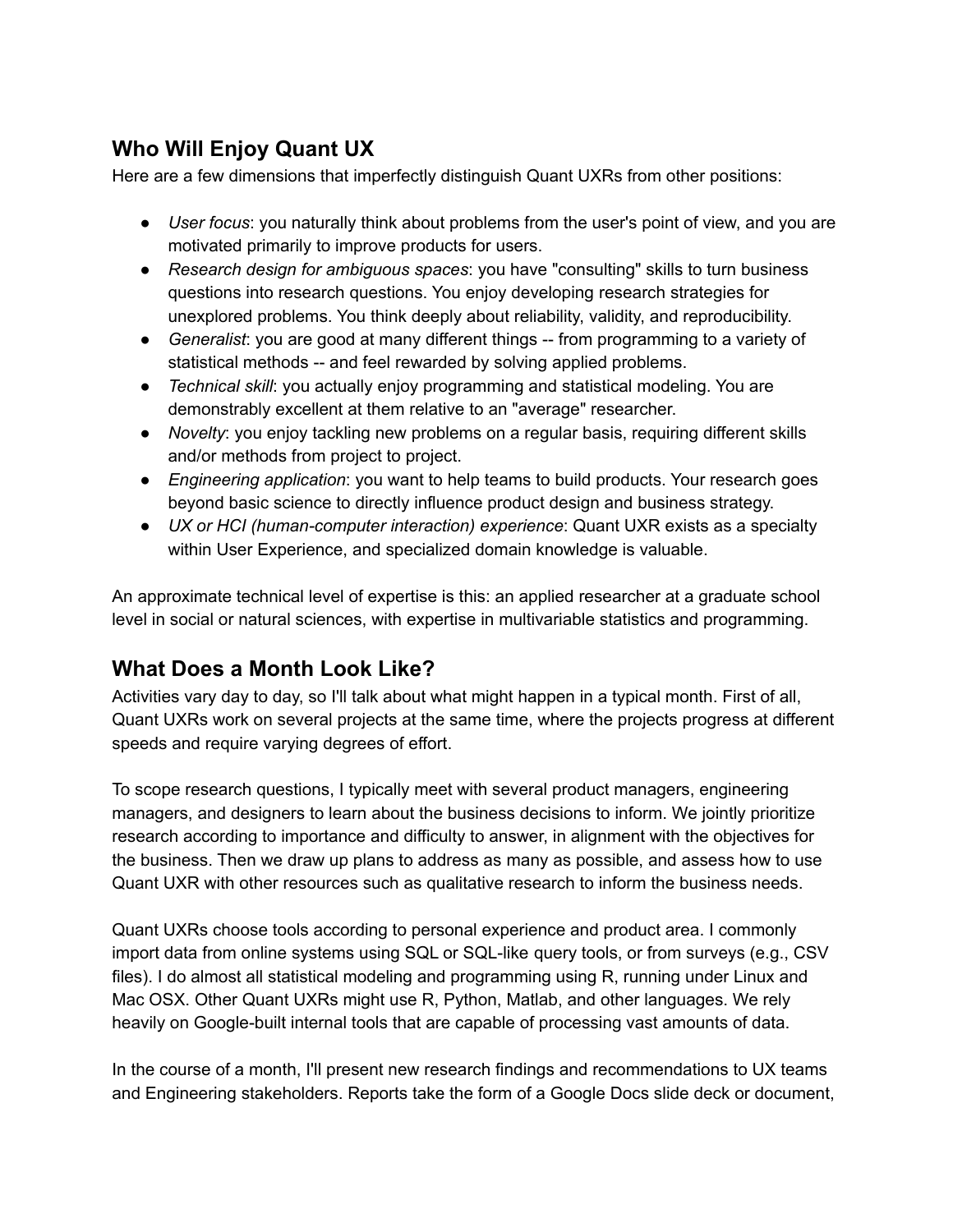presented via videoconference to a mix of local and remote teams. I may also teach (or attend) an internal class on research methods. Quant UXRs often consult with one another; no one is expert in everything, and Googlers are usually quite willing to help one another. For my part, I often consult internally about discrete choice models and psychometrics.

#### **Skills and Interviewing for Quant UX**

Quant UXRs differ in individual skills and need not be expert in every area. We look for generalists, and the following describe approximate minimum levels of skill to be successful. Beyond these minima, we look for a Quant UXR to have *some* area of particular expertise.

*Research Design*. This is the most important skill. In an interview, you will be asked to plan research to address one or more business questions. Here's one example: how would you assess product usage patterns from logs data? The interviewer will consider issues such as: How do you tackle it? Will your research be valid and reliable? How will it be affected by sampling and biases? How do you ensure statistical power? You should be able to design A/B experiments that are appropriate for real-world situations. *Often there is no single best answer*; you should clarify a project's goals and talk through the tradeoffs that affect a research plan.

*Programming*. Perhaps the most unique skill for Quant UX at Google is programming. Can you program in a general-purpose language to munge data, interact with data systems, and perform basic algorithmic processes? If not, you won't succeed as a Quant UXR. Quant UXRs must be able to work independently to extract, merge, shape, and analyze data from various sources.

The language is up to you, if it is a relatively general-purpose language. Python, R, and Matlab are most common; C, C++, Java, Ruby, Go, and others also work. (*Non-*general purpose languages such as SQL and SPSS are **not** sufficient, although SQL is a useful skill to extract data.) Expect a whiteboard exercise to write code for a basic algorithm or data handling.

*Here's an example problem* -- AFAIK not actually used in interviews -- that shows the approximate level of programming skill for an onsite interview:

*(Problem)* Suppose you have two vectors of numbers in sorted order. You need to combine them to form a single vector that is sorted from lowest to highest value. You cannot use an existing  $sort()$  routine. Write a program to interleave the vectors and preserve sorted order.

*(Potential follow-up questions)* Make the program a reusable function. What if the numbers are of different types? What if one or both vectors have zero length? What if the vectors are too large to fit into memory? What is the time complexity (Big O) of your solution? How can you make the function faster? How would you generalize the function to combine an arbitrary number of vectors?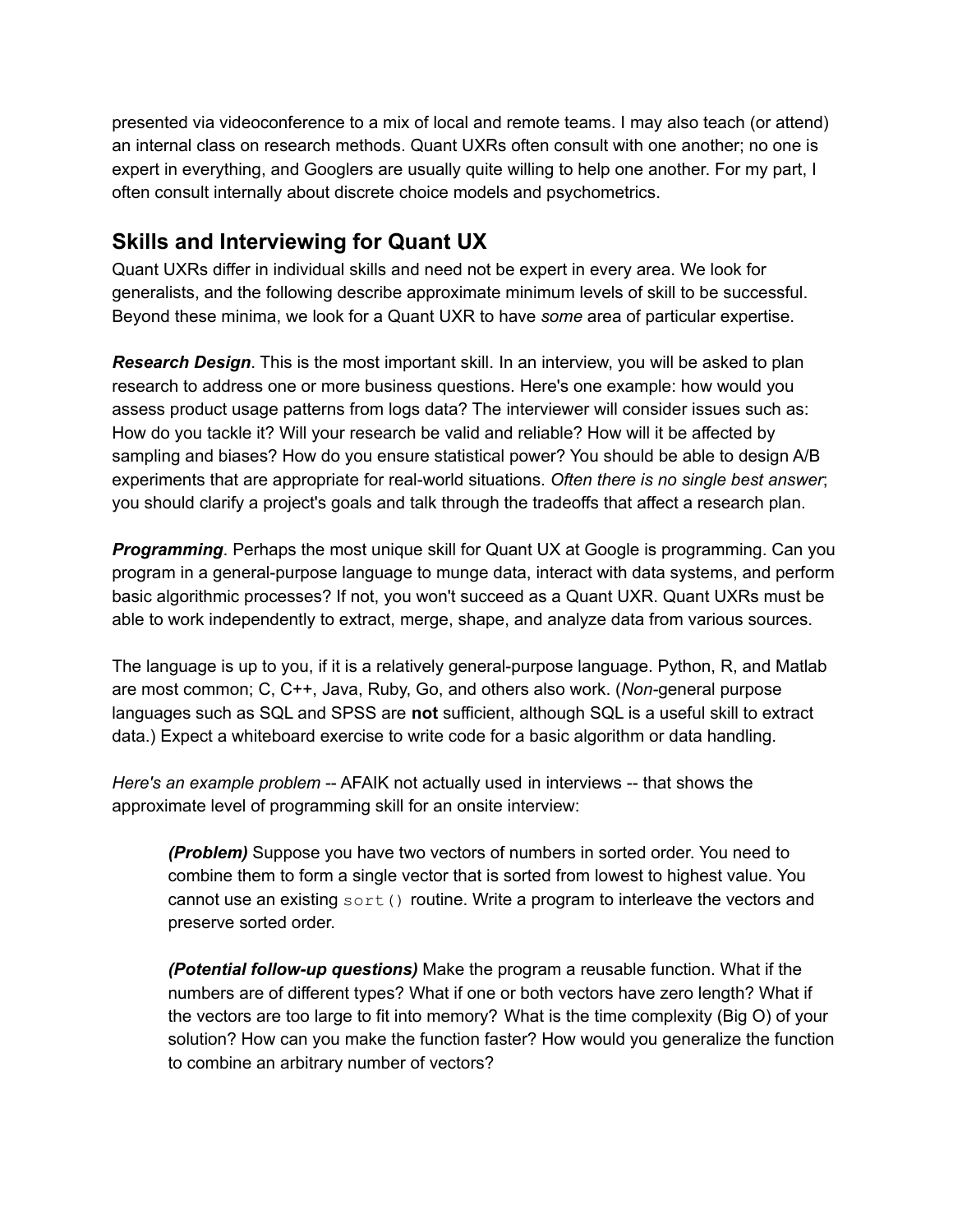*Note*: this is just an example that demonstrates relevant skills. Solving this problem itself won't get you very far, but mastering the related skills will be valuable!

*Statistics*. Quant UXRs must understand statistics with technical depth and applied practical skills. At a *minimum*, you should be fluent in descriptive statistics and linear regression models: the various kinds, common pitfalls, and how they relate to other models. Expect to be asked how to select an appropriate model for an applied scenario, and what issues might arise with the data or analysis. Above the minimum, Quant UXRs vary in skills, and some have experience in machine learning, psychometrics, or Bayesian methods.

*User Experience (UX).* Finally, Quant UXR involves technical skills *applied to User Experience*. Experience and background related to UX -- or more generally, human subjects research -- is essential. This might include knowledge of specific areas such as human-computer interaction and usability research, or more general experience such as social science research. In the interview, you can expect scenarios about working with human subjects data and interacting with other UX professionals such as designers.

## **Preparing for a Quant UXR Career**

We're often asked what an ideal Quant UXR looks like. Quant UXRs differ in backgrounds, including degrees in psychology, human factors, brain sciences, computer science, economics, statistics, political science, and other fields. Many have PhDs, although that is not required. The benefit of a PhD is that it involves training to identify research needs, manage research from inception to completion, and explain and defend the results. This is what Quant UXRs do all the time. But if you match the "Who Will Enjoy Quant UX" dimensions above, you're a candidate.

The "R" matters more than anything else: a Quant UXR is an applied *researcher*. The most important background is deep, hands-on experience in research definition. This means not just contributing to research that someone else defines, but leading it from start to finish. Gain knowledge of, and direct experience with, a variety of statistical methods and data sets.

Check yourself for interest and skills in programming. You do not need to be a computer scientist, but you will need to write mostly correct code or pseudocode in real time for routine algorithms such as loops and list structures.

Finally, if you can gain experience with UX or closely related areas -- such as website usability, interaction design, online logs analysis, behavioral modeling, or survey research -- you'll understand much more about the unique position of a Quant UX Researcher.

## **Why Google?**

It's a great place to work! In my experience, people treat each other well, pay is good, the workplaces are nice, and there are great office locations around the world. Most of all, there are